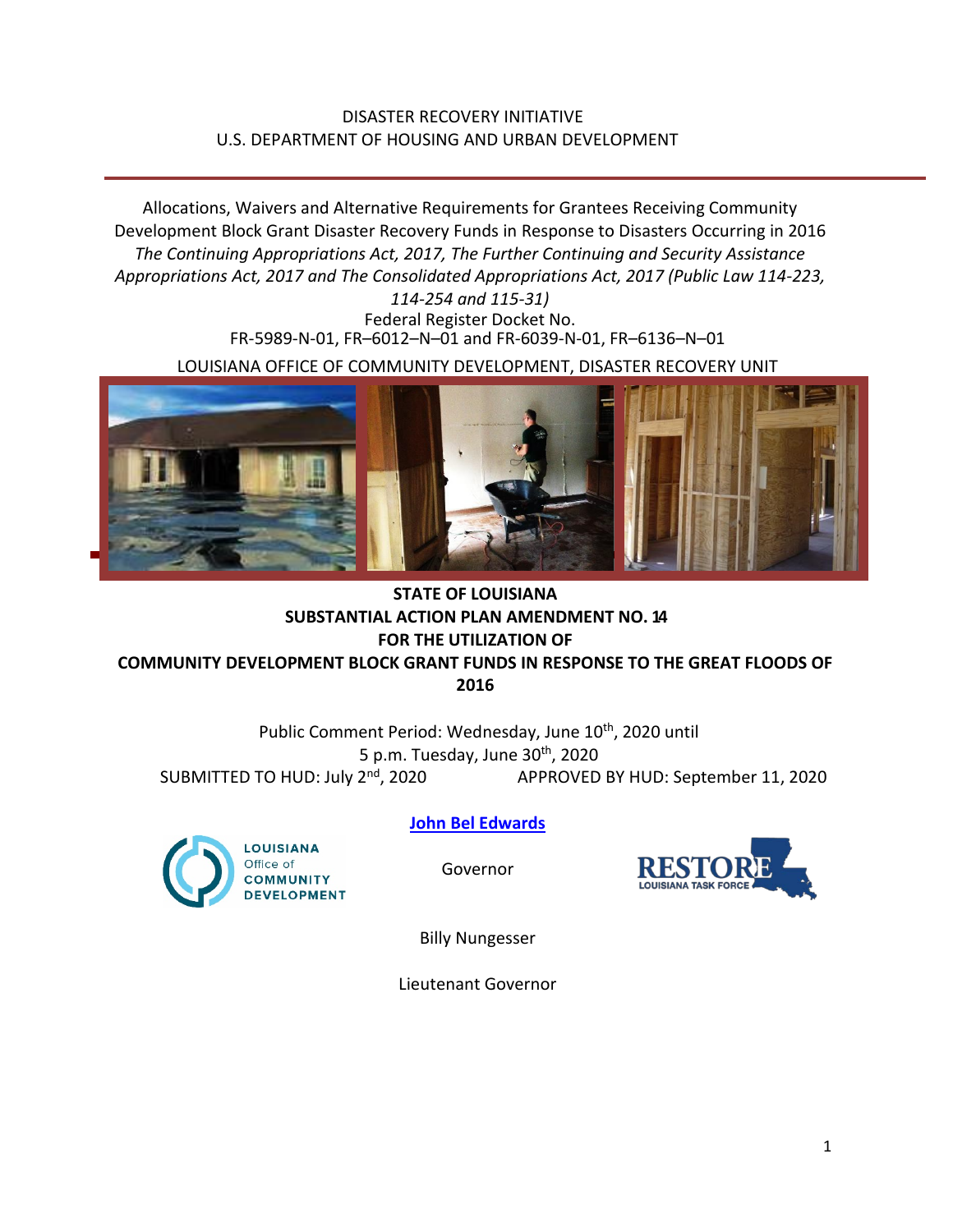# **1. Summary of Changes**

Action Plan Amendment No. 14 (APA 14) adjusts existing program budgets and beneficiaries in order to address the outstanding unmet recovery needs from the Great Floods of 2016. To meet the remaining needs, the State of Louisiana is proposing the following changes within the flood programs:

- A. Reduce the budget for Interim Housing Assistance Program (IHAP) by \$20M;
- B. Reduce the NLRP by \$5.5M and add to the NLRP Phase 2
- C. Reduce the budget for Multifamily Rental Gap Program (MRGP) by \$1.5M;
- D. Reduce the Rapid Rehousing Program by \$3M
- E. Modify the PRIME Program maximum award;
- F. Increase the budget for PRIME by \$75,189,291;
- G. Remove the budget for the pilot Neighborhood Stabilization Housing Initiative (NSHI) 10M;
- H. Reduce the budget for Homeowner Assistance Program by \$34,180,431 to increase budget under the PRIME Program. Sufficient funds remain budgeted for the Restore Program to server all active applicants currently participating.
- I. Reduce the budget for First Responders Public Services Program by \$6,308,860
- J. Remove the budget for Small Business TA by \$200,000

Modifications to existing flood recovery programs are critical to the ongoing recovery of impacted communities and will help to stabilize the housing stock of the impacted areas. As a result of the proposed changes, impacted renters, homebuyers, and the at risk homeless population will receive assistance that better meets their needs based on the status of their recovery. In addition, , the changes will put the state in a better position to serve those economic sectors with remaining unmet needs, all resulting in a more coordinated, data-driven and resilient recovery.

This APA is considered substantial, as it involves the movement of \$80,689,291 in program budget funds and changes program beneficiaries.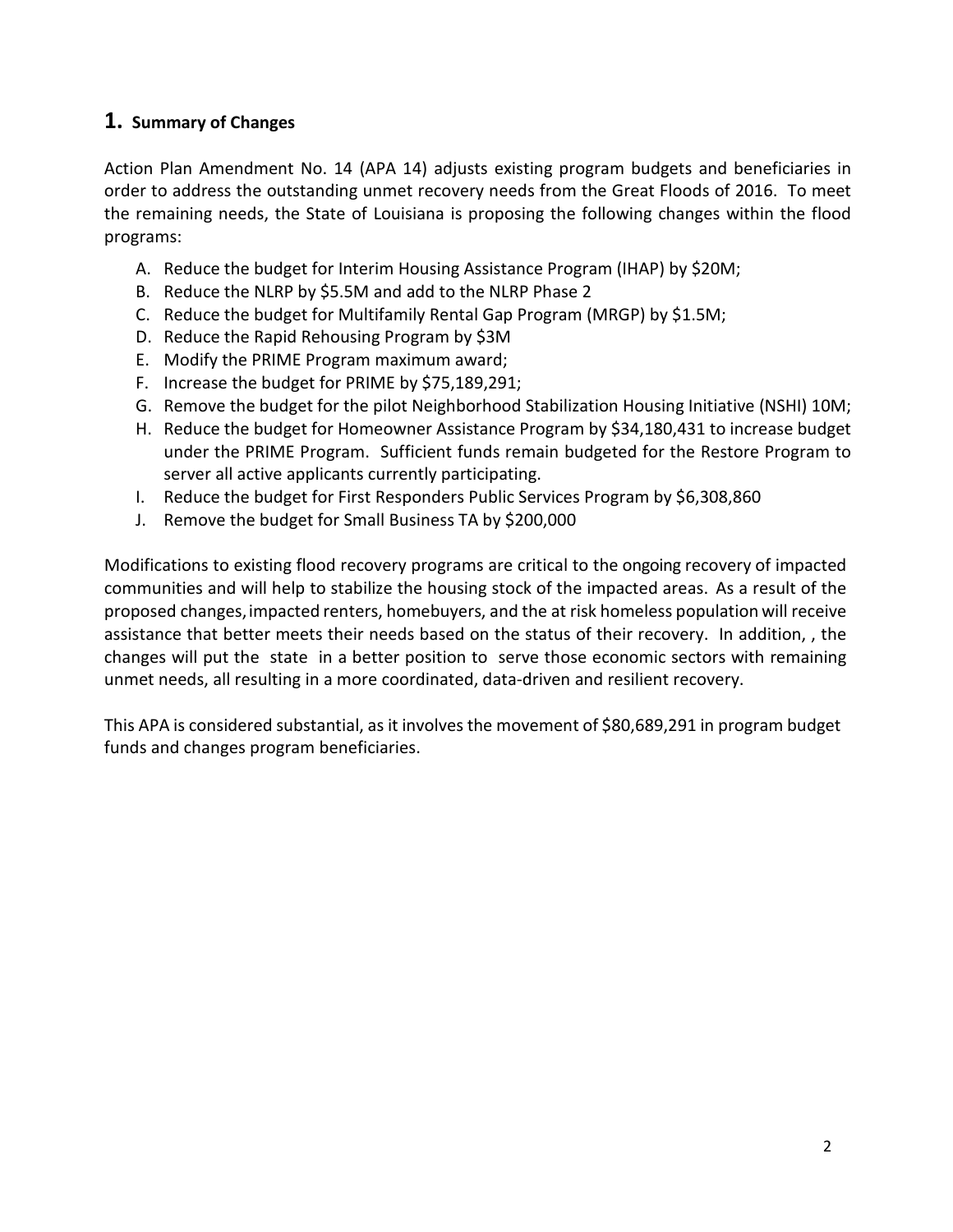| <b>State of Louisiana Total CDBG-DR Allocations</b>                          |                                |                             |                       |
|------------------------------------------------------------------------------|--------------------------------|-----------------------------|-----------------------|
|                                                                              | Previous<br>Allocation         | Change                      | Revised<br>Allocation |
| <b>Total Allocation</b>                                                      | \$1,708,407,000                |                             | \$1,708,407,000       |
| <b>Restore Louisiana Homeowner Programs</b>                                  |                                |                             |                       |
| Homeowner Assistance Program                                                 | \$1,163,896,906 (\$34,180,431) |                             | \$1,129,716,475       |
| RLHP Flood Insurance Assistance Program                                      | \$1,000,000                    |                             | \$1,000,000           |
| RLHP Interim Housing Assistance Program                                      |                                | \$30,000,000 (\$20,000,000) | \$10,000,000          |
| Rental Housing, Housing Assistance and Homelessness Prevention Programs      |                                |                             |                       |
| Neighborhood Landlord Rental Program                                         | \$46,947,884                   | ( \$5,500,000)              | \$41,447,884          |
| Neighborhood Landlord Program Phase II                                       | \$11,000,000                   | \$5,500,000                 | \$16,500,000          |
| Multifamily Rental Gap Program                                               | \$22,515,518                   | (\$1,500,000)               | \$21,015,518          |
| Piggyback Program                                                            | \$79,756,303                   |                             | \$79,756,303          |
| Permanent Supportive Housing Program                                         | \$5,000,000                    |                             | \$5,000,000           |
| Rapid Rehousing Program                                                      | \$21,000,000                   | ( \$3,000,000)              | \$18,000,000          |
| Resilient and Mixed Income Piggyback Program                                 | \$34,810,709                   | \$75,189,291                | \$110,000,000         |
| Neighborhood Stabilization Housing Initiative                                |                                | \$10,000,000 (\$10,000,000) | \$0                   |
| Soft Second Program                                                          | \$6,000,000                    |                             | \$6,000,000           |
| Safe Haven Program                                                           | \$4,000,000                    |                             | \$4,000,000           |
| Louisiana Military Department - Affordable Rental Housing Program (LMD-ARHP) | \$10,000,000                   |                             | \$10,000,000          |
| Restore Louisiana Economic Recovery and                                      |                                |                             |                       |
| <b>Revitalization Programs</b>                                               |                                |                             |                       |
| Small Business Loan Program                                                  | \$41,200,000                   |                             | \$41,200,000          |
| Small Business Technical Assistance Program                                  | \$200,000                      | ( \$200,000]                | \$0                   |
| Farm Recovery Program                                                        | \$20,000,000                   |                             | \$20,000,000          |
| Infrastructure Program (FEMA Match)                                          | \$115,000,000                  |                             | \$115,000,000         |
| First Responders Public Services Program                                     | \$8,000,000                    | ( \$6,308,860)              | \$1,691,140           |
| Watershed Modeling and Planning                                              | \$16,600,800                   |                             | \$16,600,800          |
| Regional Capacity Building Grant                                             | \$3,200,000                    |                             | \$3,200,000           |
| Administration and Other Planning Expenses                                   | \$58,278,880                   |                             | \$58,278,880          |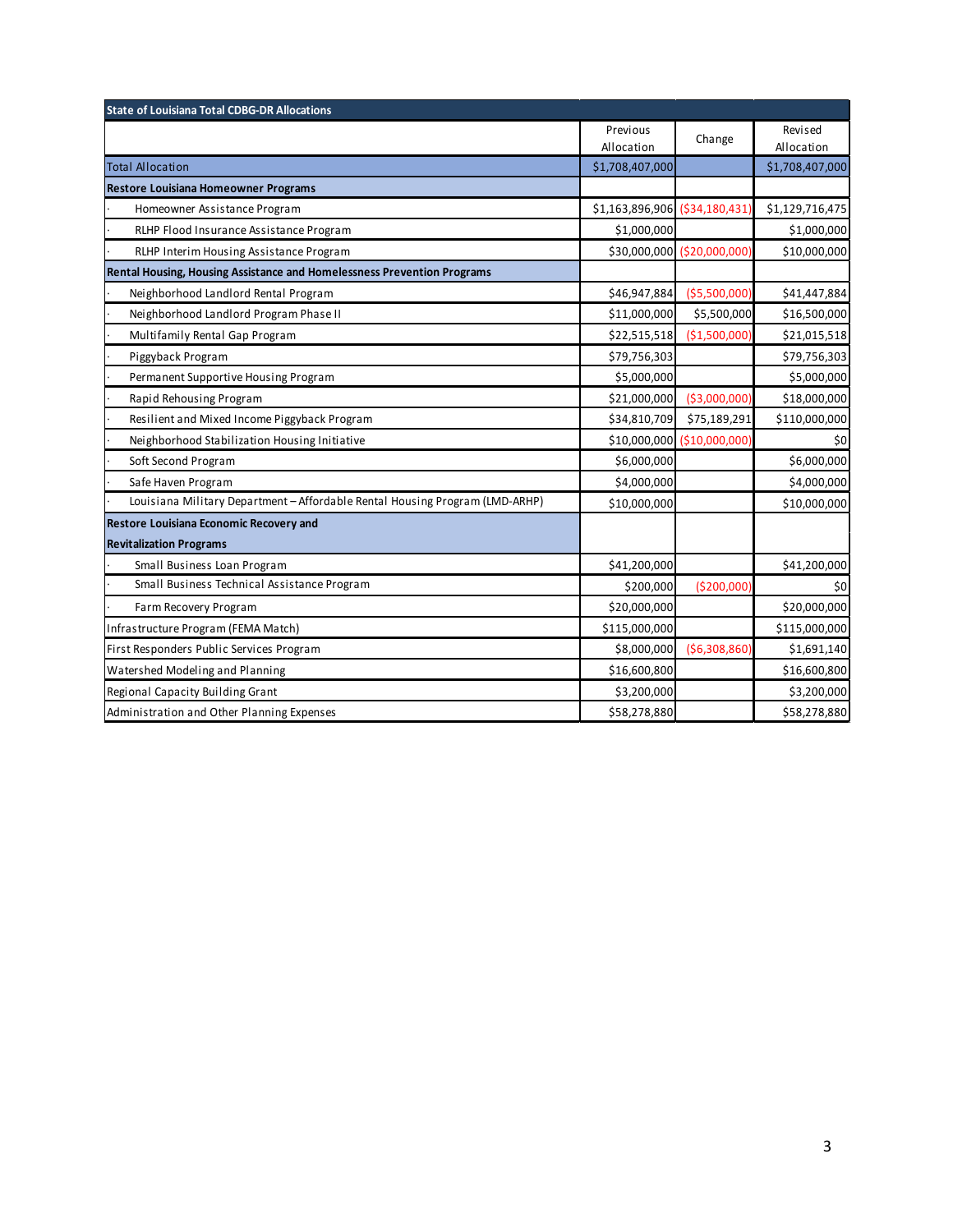### 2. **Proposed Use of Funds—**Reallocation of funds for existing programs:

Interim Housing Assistance Program

| <b>Eligible Activity</b>       | Interim mortgage assistance, Rental assistance to displaced |
|--------------------------------|-------------------------------------------------------------|
|                                | homeowners, HCDA Sections 105(a)(8), FR-5989-N-01, 81 FR    |
|                                | 83254                                                       |
| <b>National Objective</b>      | Benefit to low-to-moderate income persons and urgent need   |
| <b>Previous Program Budget</b> | \$30,000,000                                                |
| <b>Budget Change</b>           | $-$20,000,000$                                              |
| <b>Revised Program Budget</b>  | \$10,000,000                                                |

**Budget change summary:** As created in Action Plan Amendment 11 the RLHP Interim Housing Assistance Program is decreased to \$20M because of undersubscription. The revised budget is projected to cover all current and future needs. The survey and application periods for applicants in all tiers of the program have been completed and the total homeowner applicant population has been identified. Moreover, the program closing deadline was January 17, 2020 so the entire population of participating homeowners is identified.

Neighborhood Landlord Rental Program

| <b>Eligible Activity</b>       | Rehabilitation, new construction, loan financing (HCDA Sections<br>105 (a)(4)); 105(a) (8-9); 105(a) (15)). |
|--------------------------------|-------------------------------------------------------------------------------------------------------------|
| <b>National Objective</b>      | Benefit low-to-moderate income persons                                                                      |
| <b>Previous Program Budget</b> | \$46,947,884                                                                                                |
| <b>Budget Change</b>           | $$-5,500,000$                                                                                               |
| <b>Revised Program Budget</b>  | \$41,447,884                                                                                                |

**Budget change summary:** This program provided approximately 70 awards for the development of approximately 300 affordable units. Funding is reduced by \$5.5M because this program was undersubscribed. This program was created in Action Plan 1 as the In-fill Rental Development Program and amended in APAs 3, 7, 8, 11, and 12.

Neighborhood Landlord Rental Program Phase II

| <b>Eligible Activity</b>       | Rehabilitation, new construction, loan financing (HCDA Sections<br>105 (a)(4)); 105(a) (8-9); 105(a) (15)). |
|--------------------------------|-------------------------------------------------------------------------------------------------------------|
| <b>National Objective</b>      | Benefit to low-to-moderate income persons                                                                   |
| <b>Previous Program Budget</b> | \$11,000,000                                                                                                |
| <b>Budget Change</b>           | \$5,500,000                                                                                                 |
| <b>Revised Program Budget</b>  | \$16,500,000                                                                                                |

**Budget change summary:** NLRP was undersubscribed. Therefore, these funds are added to NLRP II and will be utilized to increase awards to landlords for additional affordable units. This program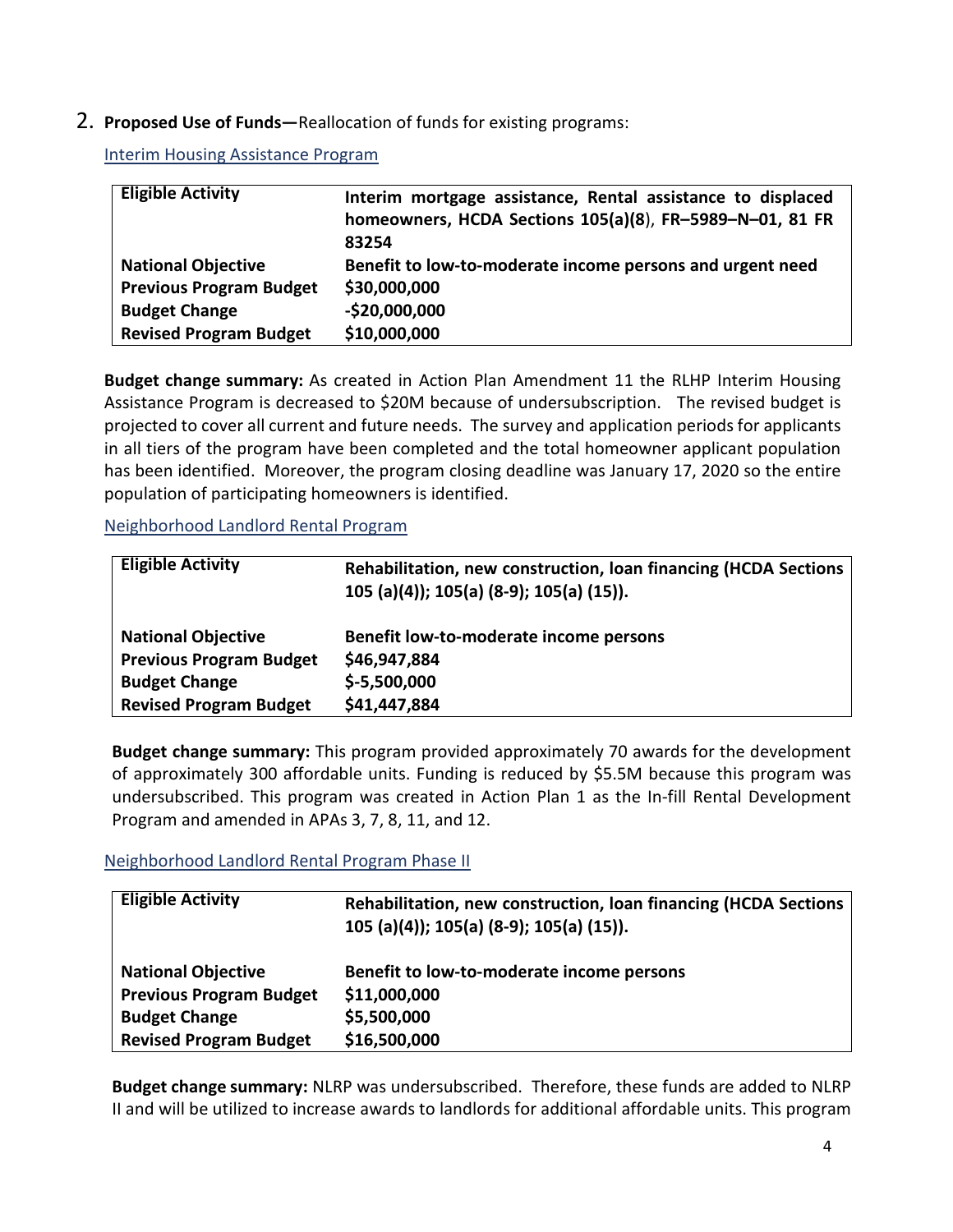#### was created in Action Plan Amendment 11.

#### Multifamily Rental Gap Program

| <b>Eligible Activity</b>       | Rehabilitation, new construction, loan financing (HCDA Sections<br>105 (a)(4)); 105(a) (8-9); 105(a) (15)). |
|--------------------------------|-------------------------------------------------------------------------------------------------------------|
| <b>National Objective</b>      | Benefit to low-to-moderate income persons                                                                   |
| <b>Previous Program Budget</b> | \$22,515,518                                                                                                |
| <b>Budget Change</b>           | $$-1,500,000$                                                                                               |
| <b>Revised Program Budget</b>  | \$21,015,518                                                                                                |

**Budget change summary:** This program provided 13 awards for the rehabilitation of 573 affordable units. Funding is reduced by \$1.5M because the program had less than projected costs related to program delivery. This program was created in Action Plan 1 and amended in APAs 1, 3, and 7.

#### Rapid Rehousing Program

| <b>Eligible Activity</b>       | <b>HCDA Section 105(a)4, 105(a)8</b>                      |
|--------------------------------|-----------------------------------------------------------|
| <b>National Objective</b>      | Benefit to low-to-moderate income persons and urgent need |
| <b>Previous Program Budget</b> | \$21,000,000                                              |
| <b>Budget Change</b>           | $-$3,000,000$                                             |
| <b>Revised Program Budget</b>  | \$18,000,000                                              |

**Budget change summary:** The state operates the Rapid Rehousing Program to address the needs of the homeless and persons at risk of becoming homeless by providing a combined solution of affordable housing and supportive services that assist displaced households in their endeavors to become self-sufficient. Rapid Rehousing is currently funded at \$21 million and has served 878 participants. The Rapid Rehousing Program is being reduced to \$18M because this program is now undersubscribed. This program was created in Action Plan Amendment 1 and amended in APAs 2, 10, and 11.

#### Resilient and Mixed Income Piggyback Program (PRIME)

| <b>Eligible Activity</b>       | Acquisition, clearance, rehabilitation, reconstruction, and new<br>construction, elevation, loan financing HCDA Sections 105<br>$(a)(1), (4)$ and $(14)$ |
|--------------------------------|----------------------------------------------------------------------------------------------------------------------------------------------------------|
| <b>National Objective</b>      | Benefit to low-to-moderate income persons                                                                                                                |
| <b>Previous Program Budget</b> | \$34,810,709                                                                                                                                             |
| <b>Budget Change</b>           | \$75,189,291                                                                                                                                             |
| <b>Revised Program Budget</b>  | \$110,000,000                                                                                                                                            |

**Budget change summary:** In an effort to better address the lack of affordable multi-family housing in the most impacted flood parishes, the PRIME program is increased to \$110M to fund additional eligible activities. The funding will provide developers with the opportunity to use workable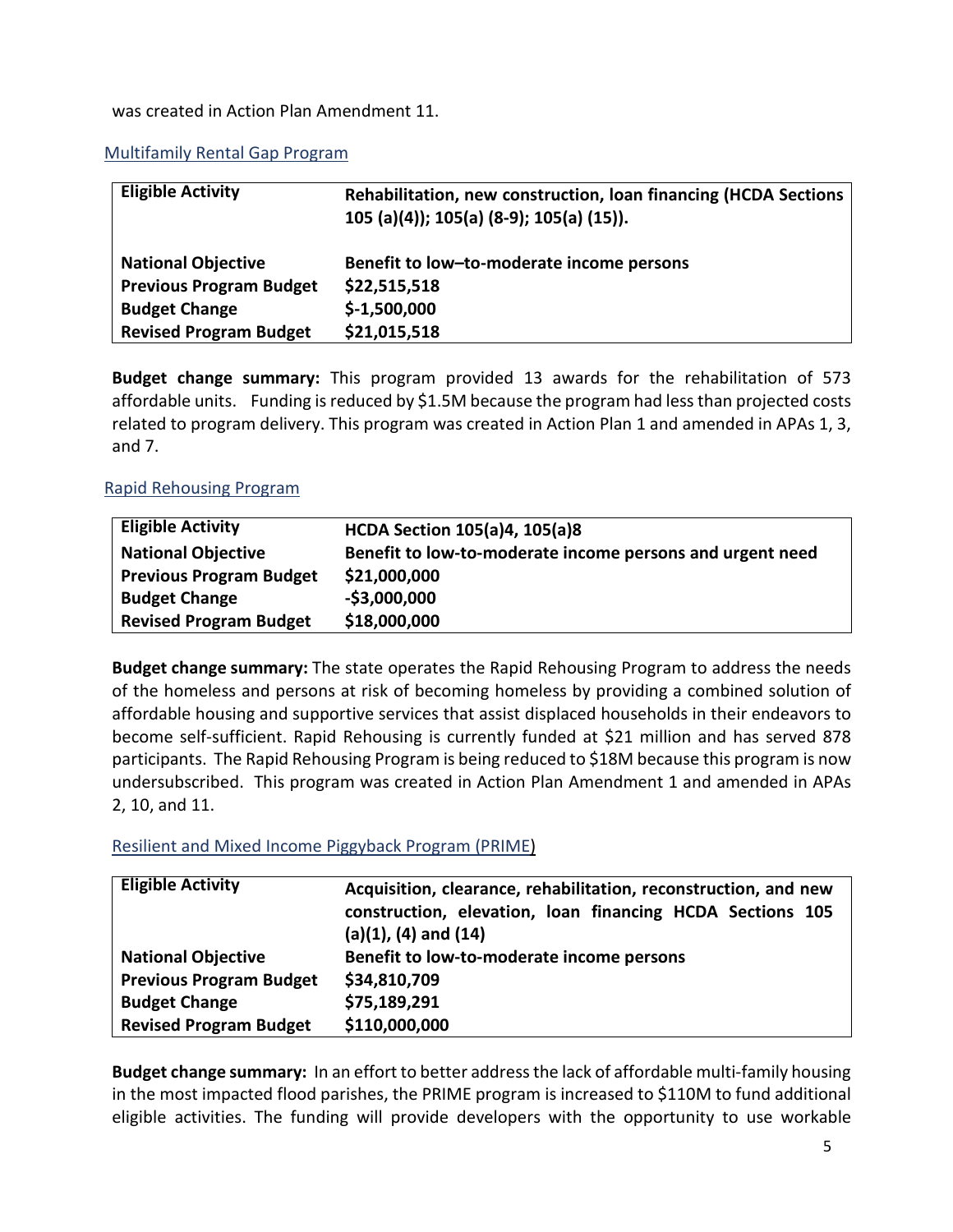approaches to resilient housing (such as, but not limited to, siting requirements outside of the special flood hazard area, FORTIFIED Commercial Building Standards, elevated structures/mechanicals, building materials/technologies, power generation, topography and landscaping, retention/detention ponds, etc.) toward development of an additional 4-6 properties, which are substantially more likely to fare better in major storms than existing properties in similar locations. Additionally, the cap of \$100K per unit D-CDBG is replaced with a per unit maximum of \$150K D-CDBG funding. The increase is a result of increased development costs associated with program resilience requirements, i.e. no development within SFHA & if developing in Zone B or X (shaded), project must be elevated a minimum of three feet. Furthermore, the program requires IBHS FORTIFIED commercial, Enterprise Green Communities certification with emphasis on design for resilience and mixed income characteristics. This program was created in Action Plan Amendment 11.

| Neighborhood Stabilization Housing Initiative Program |  |
|-------------------------------------------------------|--|
|-------------------------------------------------------|--|

| <b>Eligible Activity</b>       | Rehabilitation, new construction, loan financing<br>(HCDA |
|--------------------------------|-----------------------------------------------------------|
|                                | Sections 105 (a)(4)); 105(a) (8-9); 105(a) (15)).         |
| <b>National Objective</b>      | Slum and Blight remediation (100%), or Benefit to low-to- |
|                                | moderate income persons (100%)                            |
| <b>Previous Program Budget</b> | \$10,000,000                                              |
| <b>Budget Change</b>           | $-$10,000,000$                                            |
| <b>Revised Program Budget</b>  | \$0                                                       |
|                                |                                                           |

**Budget change summary:** The Neighborhood Stabilization Housing Initiative Program is canceled and reduced to zero. This was a pilot program that is not feasible for implementation due to complexities of administration. This program was created in Action Plan Amendment 11.

#### Restore Louisiana Homeowner Program

| <b>Eligible Activity</b>       | Rehabilitation, Reconstruction, Buyouts and Acquisitions (42<br>U.S.C. 5305(a)(4)); HCDA Sections 105 (a)(1), 105(a)(3-4),<br>105(a)(7-8)). Housing Incentive, as identified in Federal Register<br>Docket No. FR-5989-N-01. Also eligible are elevation expenses<br>related to rehabilitation and reconstruction activities and<br>reimbursement of eligible rehabilitation and reconstruction<br>activities. |
|--------------------------------|----------------------------------------------------------------------------------------------------------------------------------------------------------------------------------------------------------------------------------------------------------------------------------------------------------------------------------------------------------------------------------------------------------------|
| <b>National Objective</b>      | Urgent Need or benefit to low-to-moderate income persons                                                                                                                                                                                                                                                                                                                                                       |
| <b>Previous Program Budget</b> | \$1,163,896,906                                                                                                                                                                                                                                                                                                                                                                                                |
| <b>Budget Change</b>           | $-$34,180,431$                                                                                                                                                                                                                                                                                                                                                                                                 |
| <b>Revised Program Budget</b>  | \$1,129,716,475                                                                                                                                                                                                                                                                                                                                                                                                |
|                                |                                                                                                                                                                                                                                                                                                                                                                                                                |

**Budget change summary:** The Restore Louisiana Homeowner Program was undersubscribed. Therefore, these funds are added to PRIME and will be utilized to increase resilient affordable housing units. The Program continues to have sufficient budgeted funds to serve the remaining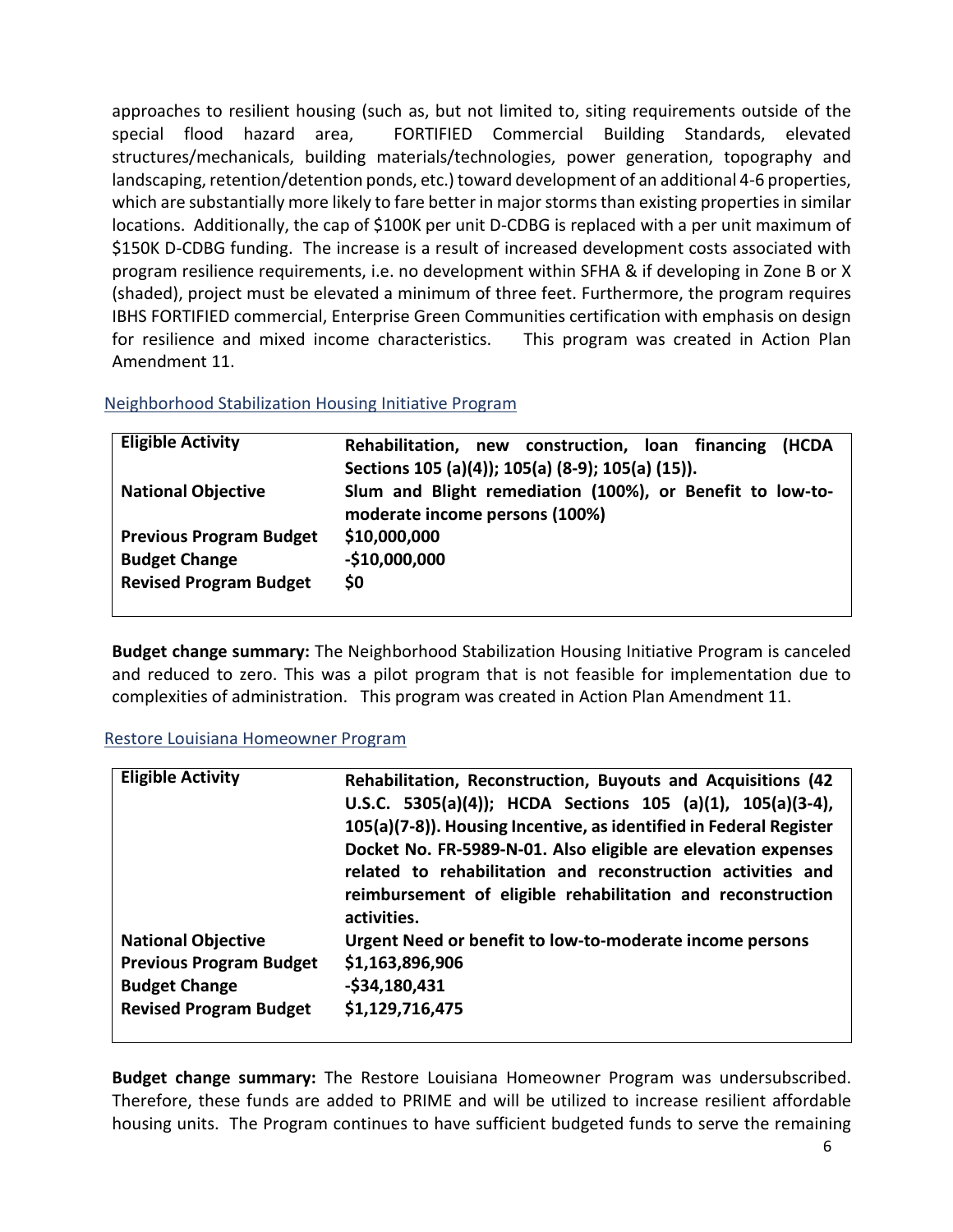homeowners who applied by the deadline and currently are in process of homeowner projects including those applicants impacted by the change with SBA duplication of benefits rules.

### First Responders Public Services Program

| <b>Eligible Activity</b>       | <b>Public Services: HCDA Section 105(a)8</b> |
|--------------------------------|----------------------------------------------|
| <b>National Objective</b>      | Low-to-Moderate Income and Urgent Need       |
| <b>Previous Program Budget</b> | \$8,000,000                                  |
| <b>Budget Change</b>           | $-$6,308,860$                                |
| <b>Revised Program Budget</b>  | \$1,691,140                                  |
|                                |                                              |

**Budget change summary:** The First Responders Public Services Program addresses the unmet needs caused by a reduction in revenue received from ad valorem taxes following the reassessment of properties in the aftermath of the 2016 floods. This program provides grants for operational assistance necessary for these types of service providers to provide the levels of service that were projected and provided before the Great Floods of 2016. The reduction in the budget is due to the program being undersubscribed. The program was created in Action Plan Amendment 8.

### Small Business Technical Assistance

| <b>Eligible Activity</b>                                                                | HCDA Section 105(a)8, 105(a) 14-15, 105(a) 17 and 105(a)21-22 |
|-----------------------------------------------------------------------------------------|---------------------------------------------------------------|
| <b>National Objective</b>                                                               | <b>LMI, Urgent Need</b>                                       |
| <b>Previous Program Budget</b><br><b>Budget Change</b><br><b>Revised Program Budget</b> | \$200,000<br>$-$200,000$<br>\$0                               |

**Budget change summary:** The Small Business Technical Assistance Program provides support to those applying for loans to receive business technical assistance services as part of the loan underwriting and loan servicing processes. The state is reducing the program budget to zero. The program is canceled asthe Small Business Loan and Grant Program was able to be implemented without this program. The program was approved under Action Plan Amendment 1 and amended in APA 11.

## Safe Haven Program

| <b>Eligible Activity</b>       | HCDA Sections 105(a) (1-2), (4) and (8)   |
|--------------------------------|-------------------------------------------|
| <b>National Objective</b>      | Benefit to low-to-moderate income persons |
| <b>Previous Program Budget</b> | \$4,000,000                               |
| <b>Budget Change</b>           | S0                                        |
| <b>Revised Program Budget</b>  | \$4,000,000                               |

**Proposed Use of Funds:** This is a technical correction on Eligible Activity. In APA 11, HCDA Sections 105(a) (1-2), (4) and (8) were listed, but the verbiage "Services for homeless persons" was inadvertently omitted.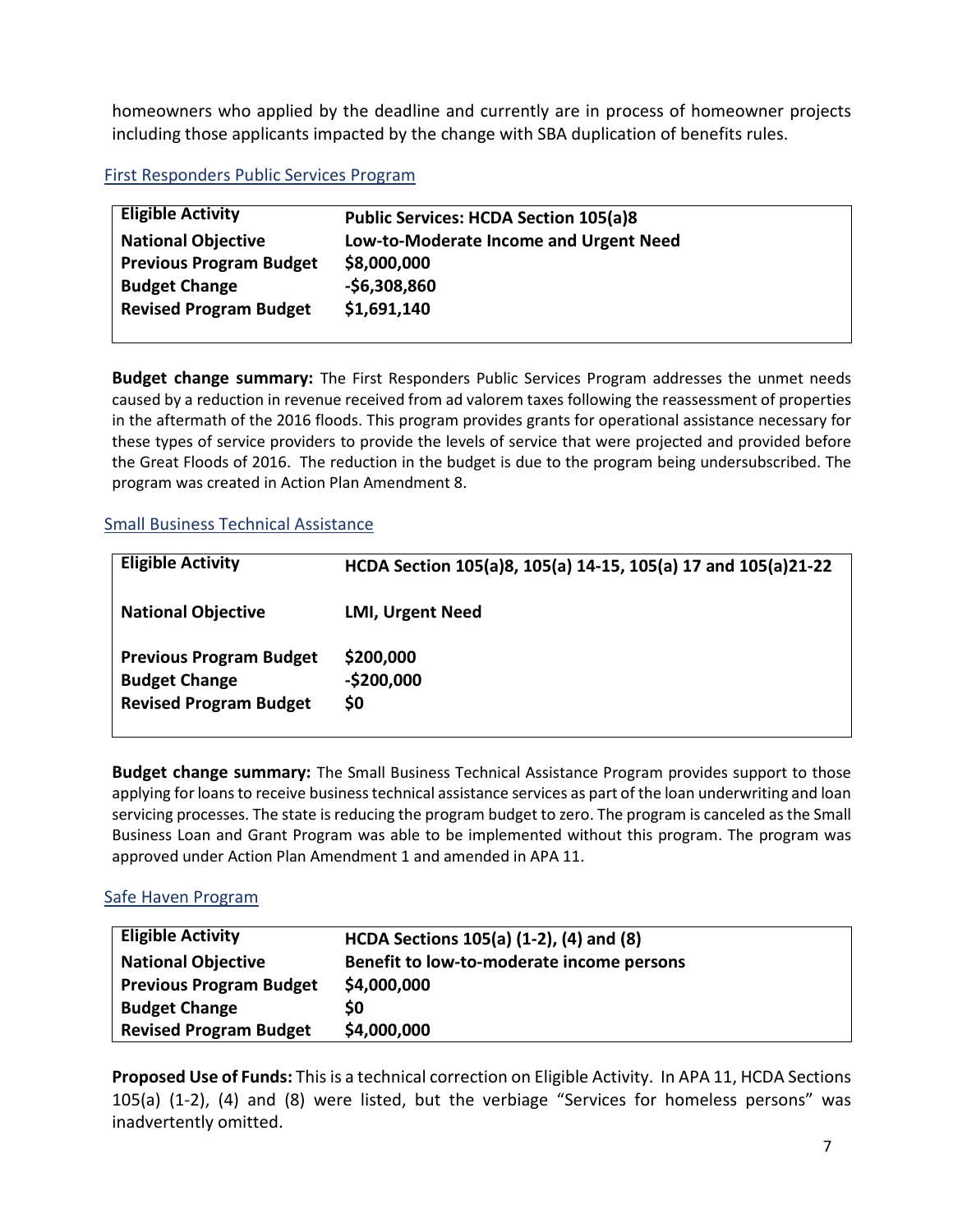# 3. Public Comments

Per the state's initial Action Plan, this Amendment is considered substantial as it as it substantially amends program budgets and adds new programs and beneficiaries. The formal public comment period for the amendment begins Wednesday, June 10<sup>th</sup>, 2020 and runs until 5 p.m. Tuesday, June 30<sup>th</sup>, 2020. Citizens and organizations can comment on this amendment via:

- The OCD-DRU website, [http://www.doa.la.gov/Pages/ocd-dru/Action\\_Plans.aspx;](http://www.doa.la.gov/Pages/ocd-dru/Action_Plans.aspx%3B)
- Emailing them to [ocd@la.gov;](mailto:ocd@la.gov)
- Mailing them to Disaster Recovery Unit, P.O. Box 94095, 70804-9095, Attn: Janice Lovett; or
- Faxing them to the attention of Janice Lovett at (225) 219-9605.

The plan is available in Vietnamese and Spanish to reach the limited English proficiency citizens in the impacted areas. Citizens with disabilities or those who need other technical assistance can contact the OCD-DRU office for assistance via the methods listed above.

## 4. Appendix

## **PUBLIC COMMENT** with **OCD RESPONSE:**

**PUBLIC COMMENT** During the flood of 2016 my mobile home was damaged by high flood waters. The Tangipahoa Parish River basically ended in my yard as I live next to a drainage canal. I had an entire case opened with the Restore Louisiana program but at first did not have a case worker that wanted to help me. I later tried to reapply as I heard that funding was still available, but was told that I waited too long to appeal my case and would not qualify. I have zero insulation under my home. I still have rotten subfloors in my home. I have had to personally pay for all repairs and new floors for my home. I know it is my responsibility to maintain my own home, but how is it okay that others that did not sustain the amount of damage that I did have already received new homes. I was told that the program would pay up to a certain amount for me to have a new home and I could apply the difference if I chose to finance a larger amount. I am very confused by this program, I am a hard working individual. I do not live off of the system nor am I looking for a handout. I would just like for someone to realize that my home should have been replaced, in the same fashion that others were. If there is still funding available, how do I get qualified?

*OCD RESPONSE Thank you for your public comment in response to the Great Floods of 2016 Action Plan Amendment 14. We have contacted you directly related to the personal information in your file.*

**PUBLIC COMMENT** My concern is that there were no programs in place to assist those of us in middle income who leased homes that were flooded other than FEMA. I documented roughly \$40,000 in losses (not to mention having to live with friends because there was no rental available) and not having vehicles! We lost everything!!! Yet HOMEOWNERS/LANDLORDS we're getting assistance. As LESSORS, we fell through ALL the cracks...yet we had substantial losses too.

*OCD RESPONSE Thank you for your public comment in response to the Great Floods of 2016 Action Plan Amendment 14. Community Development Block Grant funding allocated by the Department of Housing and Urban Development provides assistance for damaged structures, but not for personal property or living*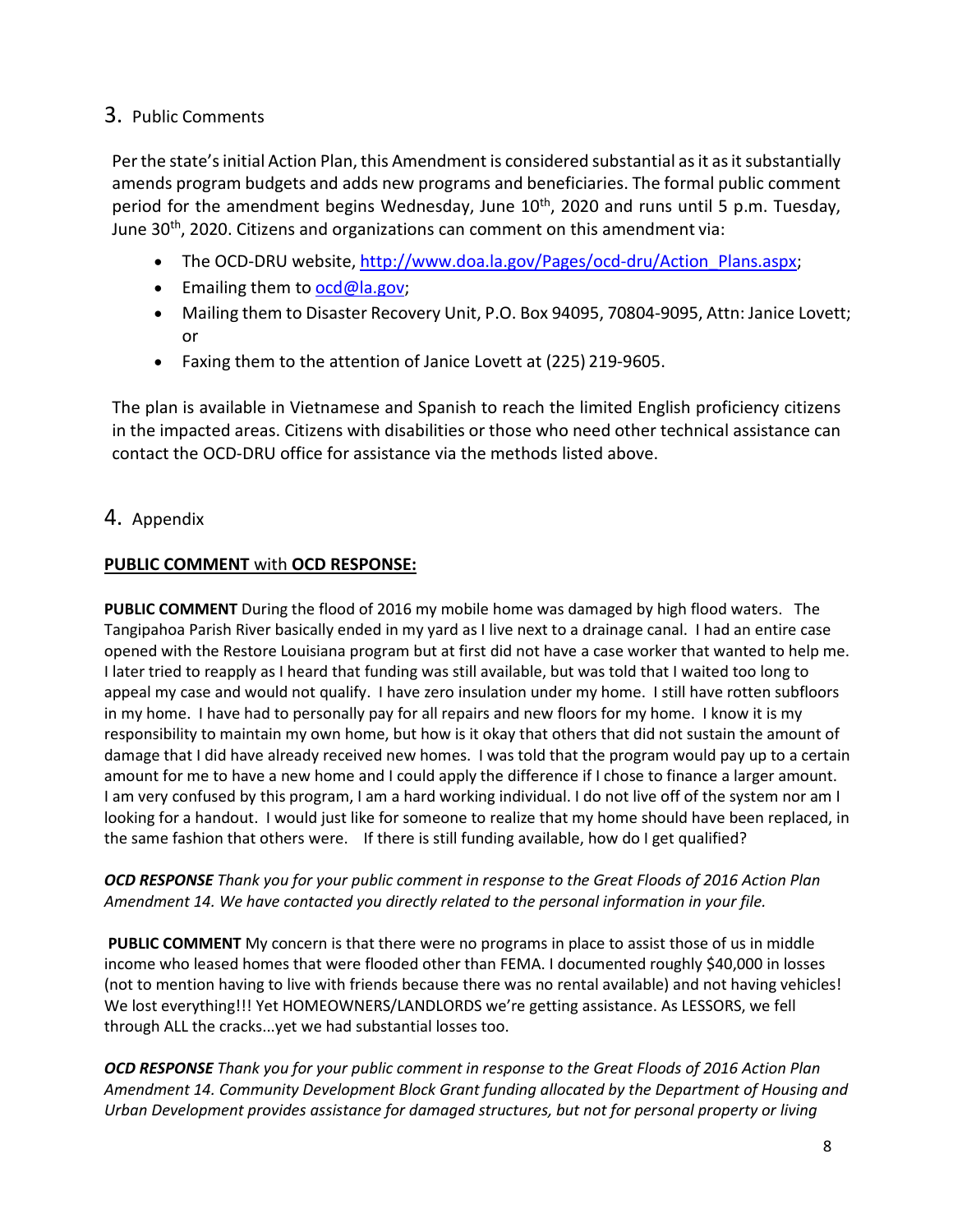*expenses. Therefore, the Restore Louisiana Homeowner Assistance Program was designed to meet the objective of repairing and restoring flood-damaged structures for homeowners. Additional Restore programs were designed to create and repair affordable rental units at below-market rates for low-tomoderate individuals and families.* 

**PUBLIC COMMENT:** My home has flooded four times. I have filled out the paperwork to get assistance to help raise my house. My neighbors, family, friends and myself are all hoping to hear something soon. I'm sure extra funding would help.

*OCD RESPONSE Thank you for your public comment in response to the Great Floods of 2016 Action Plan Amendment 14. The Restore Louisiana Homeowner Assistance Program only provides elevation assistance for new construction homes. All homeowners who received a substantial damage letter from their local jurisdictions and/or were required to elevate, were provided with the option to build new construction homes that had elevation funding already built into the grant based on their building code requirements. The Restore program does not fund elevation projects for existing slab-on-grade structures. However, local programs within the homeowner's parish may allow for these type of elevations.* 

**PUBLIC COMMENT** I think the departments in the State and Federal level need to know how and what help the people of these disasters are needing the most. What I have read: someone else might not understand the programs that are listed and how the funds are being allocated. I was also in the Flood of 1983 and nothing has been accomplished. My opinion: No matter what the public's opinion is ; nothing is going to be done now and settled in the future and when I'm no longer here my children ,grandchildren and great children will be going through the same heart ache I'm going through now.

*OCD RESPONSE Thank you for your public comment in response to the Great Floods of 2016 Action Plan Amendment 14. The Louisiana Office of Community Development and the Department of Housing and Urban Development are committed to helping the community recover from the Great Floods of 2016 through the Restore Louisiana programs. Moreover, HUD has awarded mitigation funding to the state that addresses some of your specific comments. These funds will be administrated through the Louisiana Watershed Initiative, which is designed to reduce flood risk and the impact of flooding on communities. Please visit the LWI website at [watershed.la.gov](http://www.watershed.la.gov/) for more information on this new mitigation initiative.* 

**PUBLIC COMMENT** We did not have flood insurance and the water was under our house which led to Warped floors right away. 1 room was temporarily fixed. Later damage appeared with the house settling from the erosions to the peers under the house. This was not repaired. There are some other soft spots in our flooring that have not been fixed.

*OCD RESPONSE Thank you for your public comment in response to the Great Floods of 2016 Action Plan Amendment 14. For more information on funding available through the Restore Louisiana Homeowner Assistance Program, please call 866.735.2001, Monday through Friday, from 8 a.m. to 5 p.m.*

**PUBLIC COMMENT** I don't know if this is anything to comment about but I am letting you know how I felt about FEMA and the way the money situation was handled I turned in all of my receipts where I fix my mobile home using all my retirement savings and they offered me another mobile home I did not need another mobile home because I had fix my mobile home up all I wanted was the 40,000 that I had you use to repair my mobile home I know the money was miss manage because I see people that has homes that didn't have homes before and I am now 63 years old my husband is 61 has been disabled for the last seven years and we did receive some money from Fema But it was not enough to repair the trailer I asked sam hat at the home recovery place why can't people that lived in mobile homes receive cash if they can prove